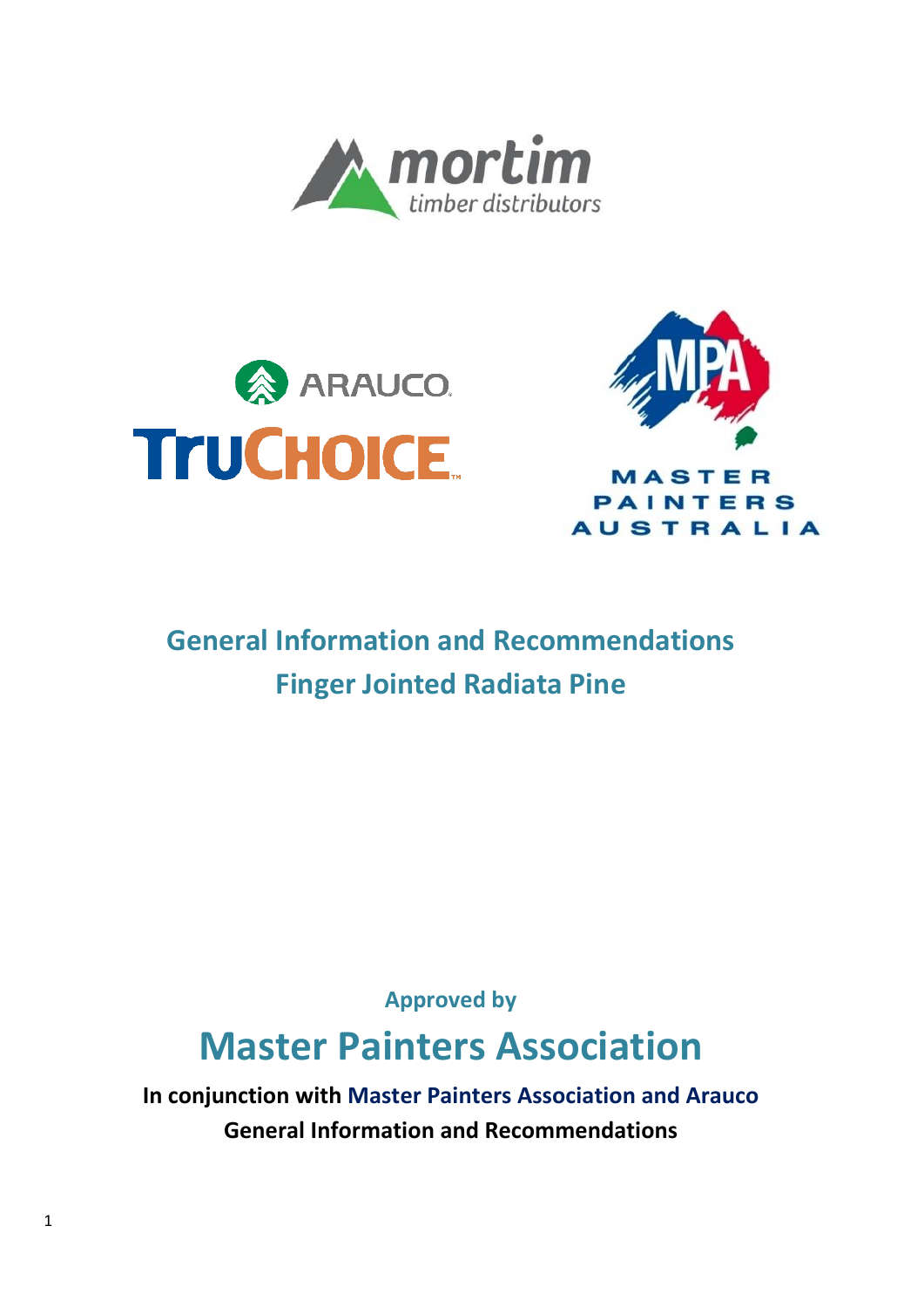### **Finger Jointed Radiata Pine**

#### **Summary:**

Many timber species are used when finger jointing. Radiata Pine Finger jointed products are manufactured by joining short lengths together with joints that look like interlocking fingers and allowing for more stability than single, large dimensional timber pieces which are sometimes susceptible to distortion and primarily cover two categories.

- 1. Structural where the joints are designed to have high tensile strength and maintain the strength over its full length, generally glue laminated beams.
- 2. Non-structural, generally serving a more decorative purpose, typically mouldings, jambs, fascia and weatherboards.

After manufacture the timber species will retain their original characteristics which need to be considered when working with them. A common characteristic of all timber regardless of species is reaction to atmospheric conditions where fibres will swell with moisture and shrink when very dry. **Radiata Pine** is no different, a little care and understanding of Radiata will ensure best results can be achieved. Radiata Pine when used in both structural and non-structural purposes has a uniformity of colour and machines well, providing smooth, clean cuts and a minimum of crushing or splintering at the cut surface or face.

#### **Note:**

The use of acrylic paint is common place however it is important to understand the associated effects when applied to different surfaces. When applied to timber by its very nature acrylic paint can penetrate and swell the fibres in the timber causing dimensional changes and in some cases raising the grain, if the timber is left to dry fully this should return to normal.

Generally, the recommend drying time for acrylic paint is 25 mins for touch dry and a further 2 hours before application of another coat. This time is for the paint to dry, not the timber substrate. When acrylic paint is applied to high quality oil based primer / undercoat this primer undercoat should be allowed to dry for a minimum of 24 hours, prior to application of acrylic paint coatings.

The use of full gloss paint on trims is common practice however this may highlight natural or manufacturing characteristics of the substrate, therefore the use of Semi- Gloss is highly recommended to avoid this happening and still offer an excellent finish. Such characteristics will in no way affect the performance of the trimmings.

Professional and skilled persons should have a sound knowledge of differing timber characteristics when undertaking associated work to achieve the best possible results with all species. It is a recommendation that after careful preparation of the surface, first apply one full coat of selected premium quality oil based Primer/Sealer and allow to fully dry an additional two second coats of high quality paint are then required allowing for sufficient drving time between coats and light sanding if considered necessary. In most cases this should give the desired result with a lasting performance. More detailed recommendations included later.

#### **FSC:PEFC**

**Arauco:** practices sustainable forestry practices, sourcing from within its own grown and managed forests. Being both FSC and PEFC certified ensures legal sourcing of logs while full a chain of custody is implemented.

#### **Refer Master Painter's [www.masterpainters.org.au](http://www.masterpainters.org.au/)**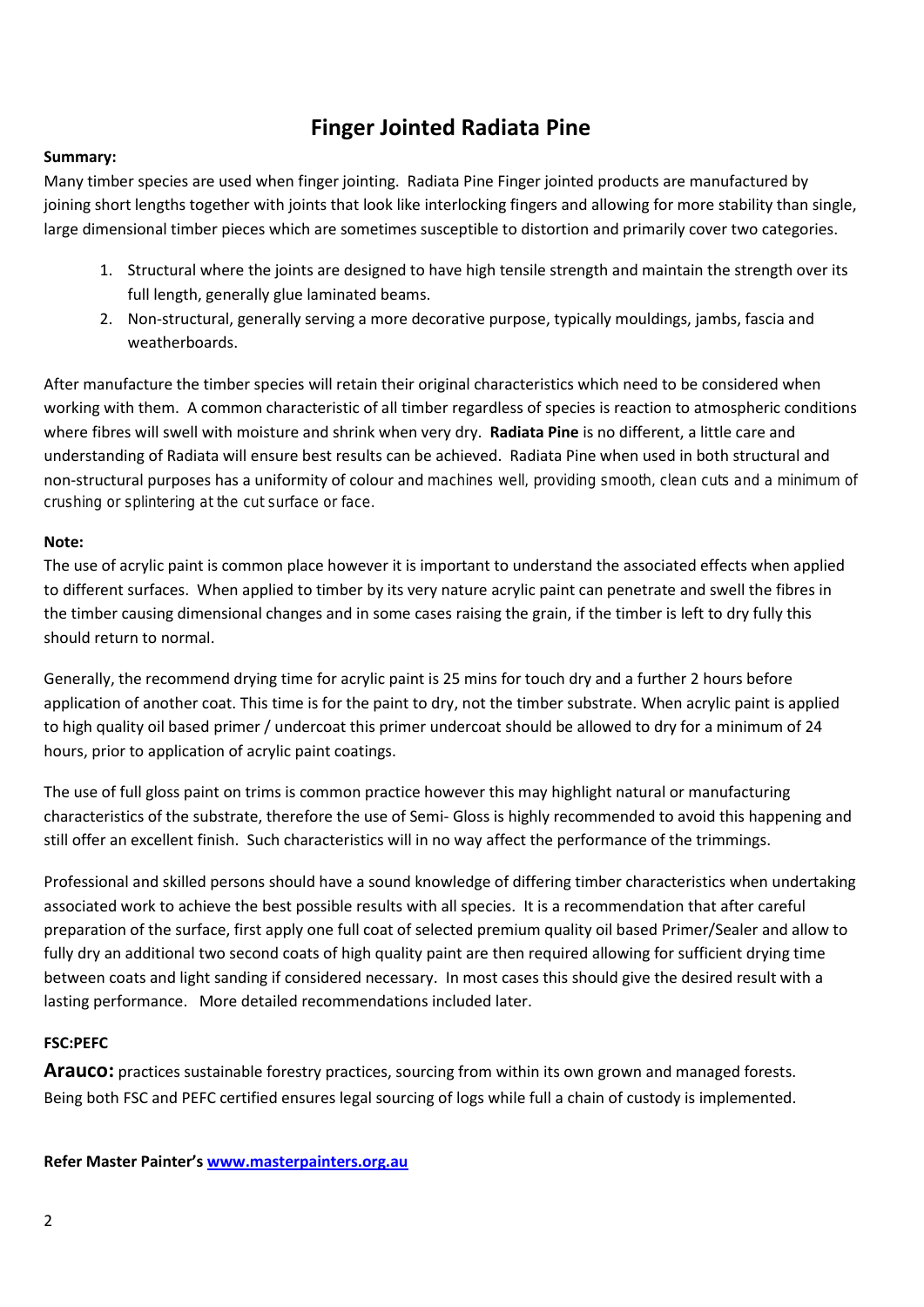### **Handling Storage & Installation**

#### **Applications:**

**Untreated FJ Radiata Pine products** are meant for use in a dry interior application where a paint finish will be expected and are not designed for exposed external use. Moisture content of the product should be always kept below 12%, the use of an accurate moisture meter will help determine this. General uses include architraves, door jambs and skirting boards.

**Treated FJ Radiata Pine products** are acceptable for exterior use "above ground" and "**must not be in contact with the ground during and after installation**". A minimum ground clearance of 200mm is recommended. Typical applications include handrails and balustrades, veranda and pergola components, fascia, cladding and more. When painting exterior product, the choice of paint colours can make a difference to performance, light colours with a light reflective value (LVR) of 45 or more, are the most recommended as a colour preference, the use of dark colours can attract and absorb heat. Check with your paint supplier for further recommendations.

#### **Light Reflectance Value**

LRV is measured on a scale that ranges from zero (absolute black, absorbing all light and heat) to 100 percent (pure white, reflecting all light).).



#### **Delivery:**

To site should be just in time either by hi-ab or hand unload. Do not use a tip truck.

#### **Onsite storage, Moisture Content and Acclimatization:**

- 1. Do not store or leave in direct sunlight.
- 2. Store indoors only and keep dry.
- 3. Place on a flat, well ventilated surface approx. 150mm off the ground on bearers at even centres of approx. 900mm apart to allow for moisture adjustment If the surface underneath is damp, place a moisture resistant sheet (e.g. polythene) under the product,
- 4. If wet by any manner, time must be given to dry product to a suitable moisture content prior to application of paint to ensure no moisture is locked within with the application of the paint. Moisture content must be between 8 - 12% to ensure product is ready for paint application, if surface is damp underneath, applying a paint coating will only compound problems later. The application of further coats of acrylic paint locks in moisture which could cause rotting from the inside.
- 5. Allowing 48 hours for product to acclimatize, use moisture meter for accurate readings.

**IMPORTANT NOTE: Most problems are often the result of substandard storage and acclimatization, there will be no warranty on any product that has not adhered to any or all handling, storage, installation and painting recommendations outlined. The use of an accurate moisture meter is recommended.**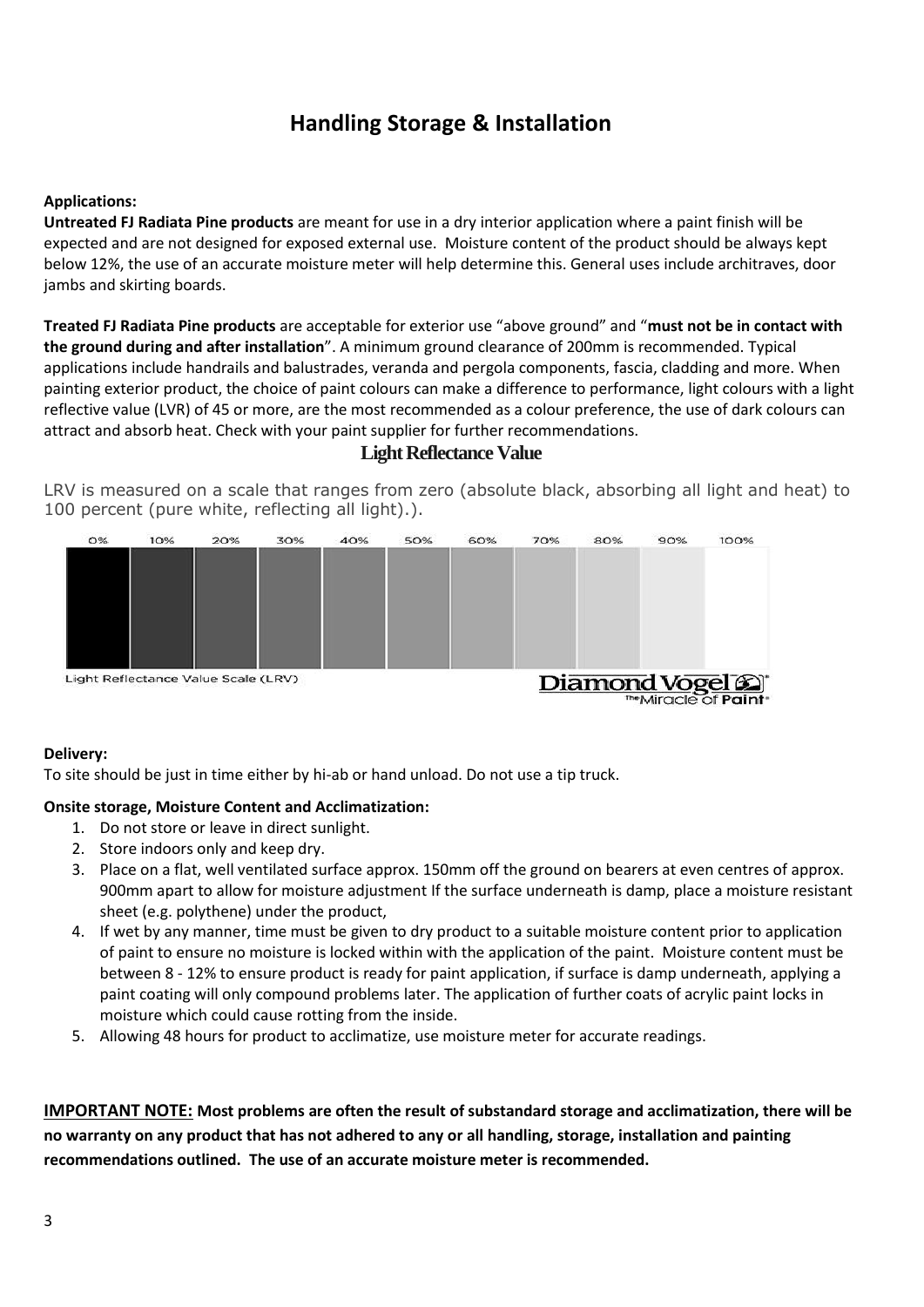#### **Sealing:/Priming**

All cut ends and edges to be sealed with 2 coats of oil based primer immediately after cutting and before installation. The use of acrylic paint on bare timber is not the preferred method. Acrylic paint dries laterally and has less chance to penetrate.

#### **Installation:**

**Check for damage or defects, if found return immediately, installation of product signifies product is acceptable for intended purpose.** 

For the best results when installing any Finger Jointed Pine product, always ensure industry standards and 'best practice' are performed throughout all areas of construction. Compliance too national, state and local codes is essential. **Installation should only be undertaken by skilled persons, inspection of all products prior to installation is essential, as the installation of products signifies an acceptance that the product meets all predetermined expectations, If, product does not meet all predetermined expectations, it should not be installed and returned as soon as possible to the place of purchase.** In the case where boards overlap i.e. "weatherboards" Do not use any sealants or glues between the board laps as this may inhibit the naturally occurring movement of the cladding, and trap moisture. Nails should be punched below the surface and filled immediately with a non-corrosive exterior wood filler.

#### **Damp Buildings:**

Finger Jointed Pine or Finger Jointed Treated Pine products should not be fixed to new cement rendered walls, or walls which are permanently or intermittently damp. The cause of moisture must be corrected and the walls be allowed to dry before installation.

**No exceptions made once installed**.

### **Painting recommendations**

#### **Three Coat system:**

**The preferred choice for optimum finish being 1 coat undercoat with two top coats.**

#### **Putties, Resins and Sealants:**

When using putties, resins and sealants with Finger Jointed Pine and Treated Pine mouldings, ensure they are compatible with the Primer/Sealer and top coat paint to be used. If you are unsure, seek advice from the paint manufacturer.

#### **Primers/Sealers and top coats:**

The use of a Premium Quality Oil based Primer/Sealer followed by two selected Premium Quality top coats is recommended on all products, additionally Premium" primers and selected "Premium" top coats as specified by coating manufacturers may be used in accordance with their directions. or per manufacturers specification.

**All products should be painted as soon as possible after installation, and no more than 30 days after installation. Locations proximity to coastal areas should be painted within 7 days of installation.**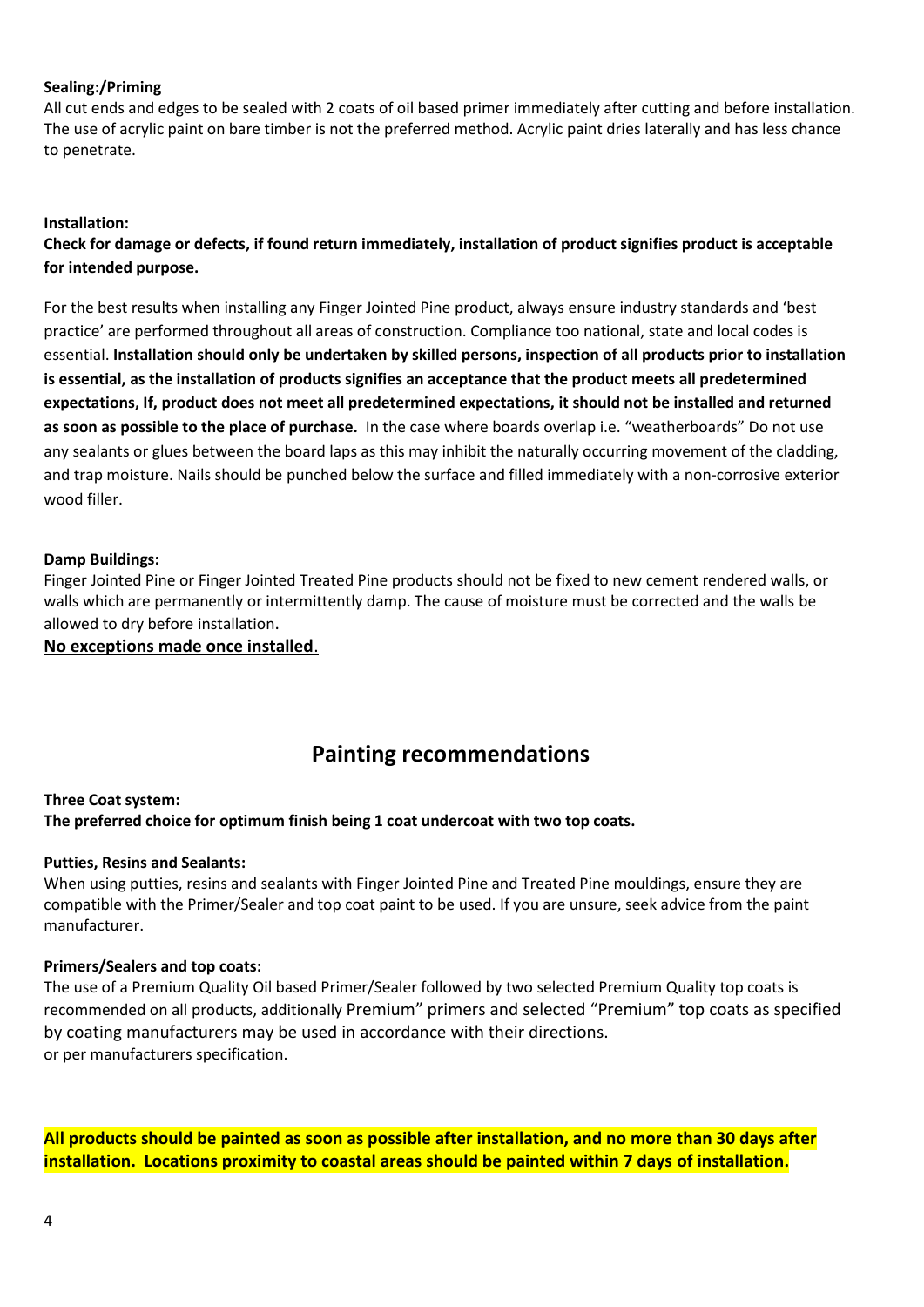### **Finger Jointed Pine Products – Un primed for internal use**

To ensure the optimum finish, the following is recommended:

1. Remove all dirt, dust, grease, or other contaminants before painting.

2. Set fasteners slightly below the moulding surface then prime with Premium Quality Primer/Sealer.

3. All nail holes should be filled with proprietary non-shrinking, fast-dry interior grade wood filler after priming.

4. Lightly sandpaper smooth and remove any nibs or blemishes which have occurred during fixing.

5. An additional Two second top coats are then required allowing for sufficient drying time between coats and light sanding if considered necessary.

6. If un-primed finger jointed pine product has been exposed to moisture and caused to have temporary dimensional swelling prior to final painting, it is essential the product be given time to dry out and return to its natural moisture levels before the final coats are applied.

### **Finger Jointed Pine Products – Untreated & Primed for internal use**

The primer on Primed Finger Jointed Pine Products is evenly applied and will help minimize preliminary painting. The primer does not necessarily take the place of a premium quality Primer/Sealer and is entirely dependent on its condition after installation due to handling and other procedures. Should the product be exposed to moisture prior to painting, the primer will not protect against moisture uptake, the use of an accurate moisture meter is recommended. Should this result in temporary dimensional swelling, it is essential the product be given time to dry fully and return to its natural moisture levels before a Primer/Sealer and final two coats are applied. To ensure the optimum finish, the following is recommended:

1. Remove all dirt, dust, grease, chalk, or other contaminants before painting; if necessary, clean gently with detergent and water, or like to prepare for primer/sealer. Allow to dry before primer/sealer is applied. 2. Thoroughly reprime and seal all saw cuts for product going in to wet area installations to minimise moisture uptake.

3. Set fasteners slightly below the moulding surface. If the primer appears to become chalky or loose, lightly sand these areas as required and re prime with a quality primer.

4. All nail holes should be filled with wood filler, timber/linseed oil putty after timber has been primed.

5. Lightly sandpaper smooth and remove any nibs or blemishes, which have occurred during fixing.

6. An additional Two top coats of Premium Quality paint are then required allowing for sufficient drying time between coats and light sanding if considered necessary.

9. Pre-Primed Finger Jointed Pine will minimize moisture uptake, however, should they be exposed to moisture prior to installation of final painting which results in dimensional swelling, it is essential the product be given time to dry fully and return to its natural moisture levels before the final coats are applied.

**All products should be painted as soon as possible after installation, and no more than 30 days after installation. Locations proximity to coastal areas should be painted within 7 days of installation.**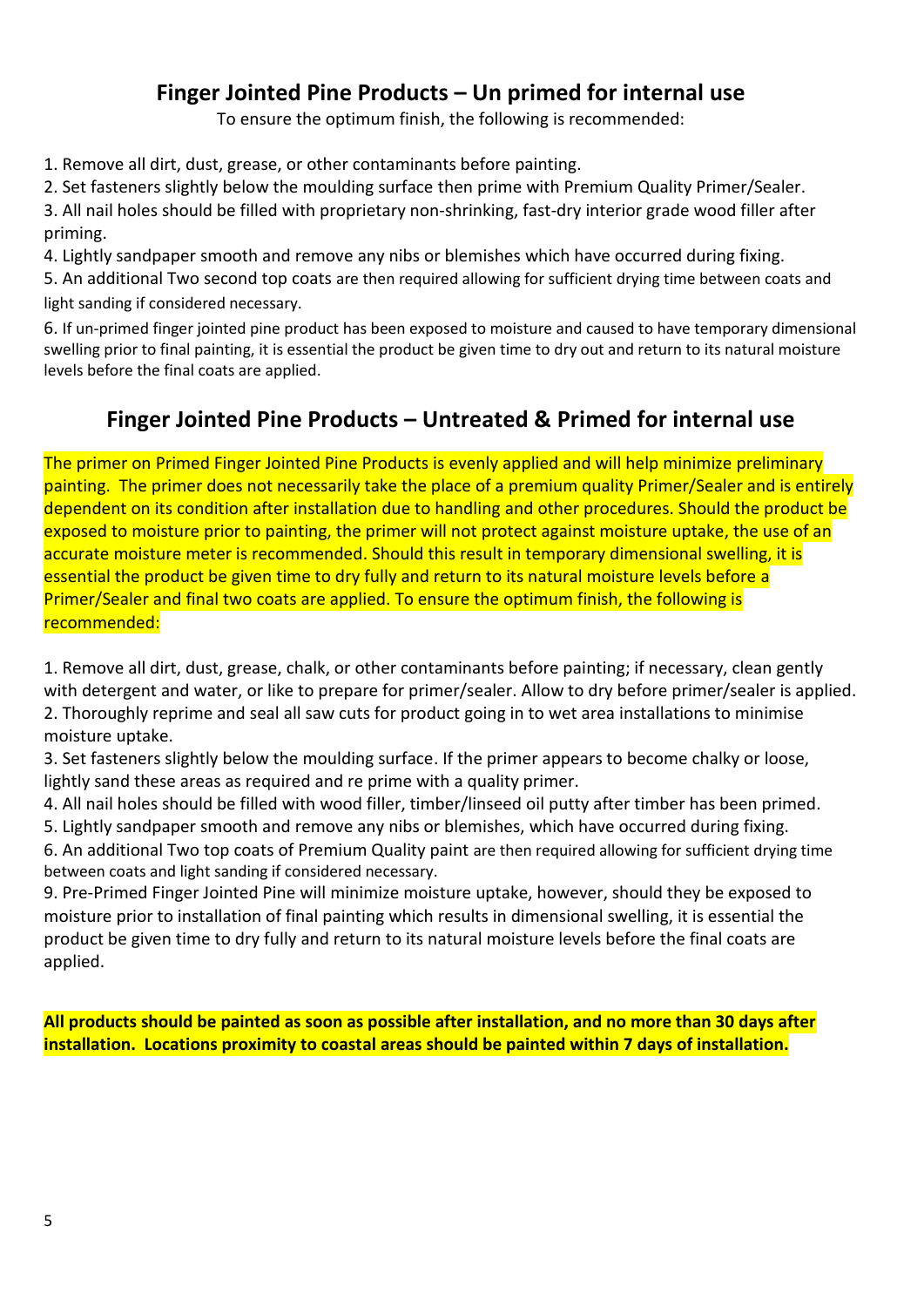### **Finger Jointed Treated Pine – Primed internal or external above ground**

The primer on all Finger Jointed Pine Products is evenly applied and will help minimize preliminary painting. The primer does not necessarily take the place of a premium quality Primer/Sealer and is entirely dependent on its condition after installation due to handling procedures. Should the product be exposed to moisture prior to painting, the primer will not protect against moisture uptake, the use of an accurate moisture meter is recommended. Should this result in temporary dimensional swelling, it is essential the product be given time to dry fully and return to its natural moisture levels before a Primer/Sealer and final two coats are applied. To ensure the optimum finish, the following is recommended:

To help reinforce durability, it is necessary that any saw cuts, ripping, machining, or profiling exposing bare wood, be resealed with an appropriate wood preservative end sealer prior to re priming. After the preservative, has dried apply a premium quality oil based primer, allow for drying before being fixed into position. Many products including cladding and weatherboards must be fully Primed/Sealed on the face, back of the board and all edges before installation with the Primer/Sealer paint being pre-mixed to the same or similar colour as the chosen top coat thereby allowing for extra protection during construction and so maintaining consistent colouring after natural movement due to localized climatic conditions. To ensure the optimum finish, the following is recommended:

**Arauco uses an Architectural grade primer, but it is still imperative to prevent direct moisture exposure (rain, mist, snow) or other contamination before installation and final paint as the primers adhesion properties may be affected.** 

**First test the adhesion of the primer to the timber. Cut a small "x" through the existing coating with a sharp blade. Press cellulose tape firmly across the cut and then rip off the tape. If any of the existing coating comes off, it is unsound and must be removed by sanding. If in any doubt sand the surface before painting.**

1. Remove all dirt, dust, grease, chalk, or other contaminants before painting; if necessary, clean gently with detergent and water or like to prepare for primer/sealer. Allow to dry before primer/sealer. 2. Cladding, lining board and weatherboards must be fully encased with Primer/Sealer on face, back of the board and all edges before installation. The Builder/installer is responsible to ensure the product is fully encased, prior to installation, this may mean painters need to quote separately, to prime/seal product prior to installation. 3. Set fasteners slightly below the moulding surface, If the primer appears to, or becomes chalky or loose, lightly sand these areas as required and re prime with a Premium Quality primer. In severe cases apply one full coat of Premium Quality primer.

4. All nail holes should be filled with wood filler, timber/linseed oil putty, after timber has been primed 5. Lightly sandpaper smooth and remove any nibs or blemishes, which have occurred during fixing.

8. Two top coats are then required allowing for sufficient drying time between coats and light sanding if considered necessary as per specification.

9. Pre-Primed Finger Jointed Pine will minimize moisture uptake, however, should they be exposed to moisture prior to installation of final painting which results in dimensional swelling, it is essential the product be given time to dry fully and return to its natural moisture levels before the final coats are applied.

**All products should be painted as soon as possible after installation, and no more than 30 days after installation. Locations proximity to coastal areas should be painted within 7 days of installation.**